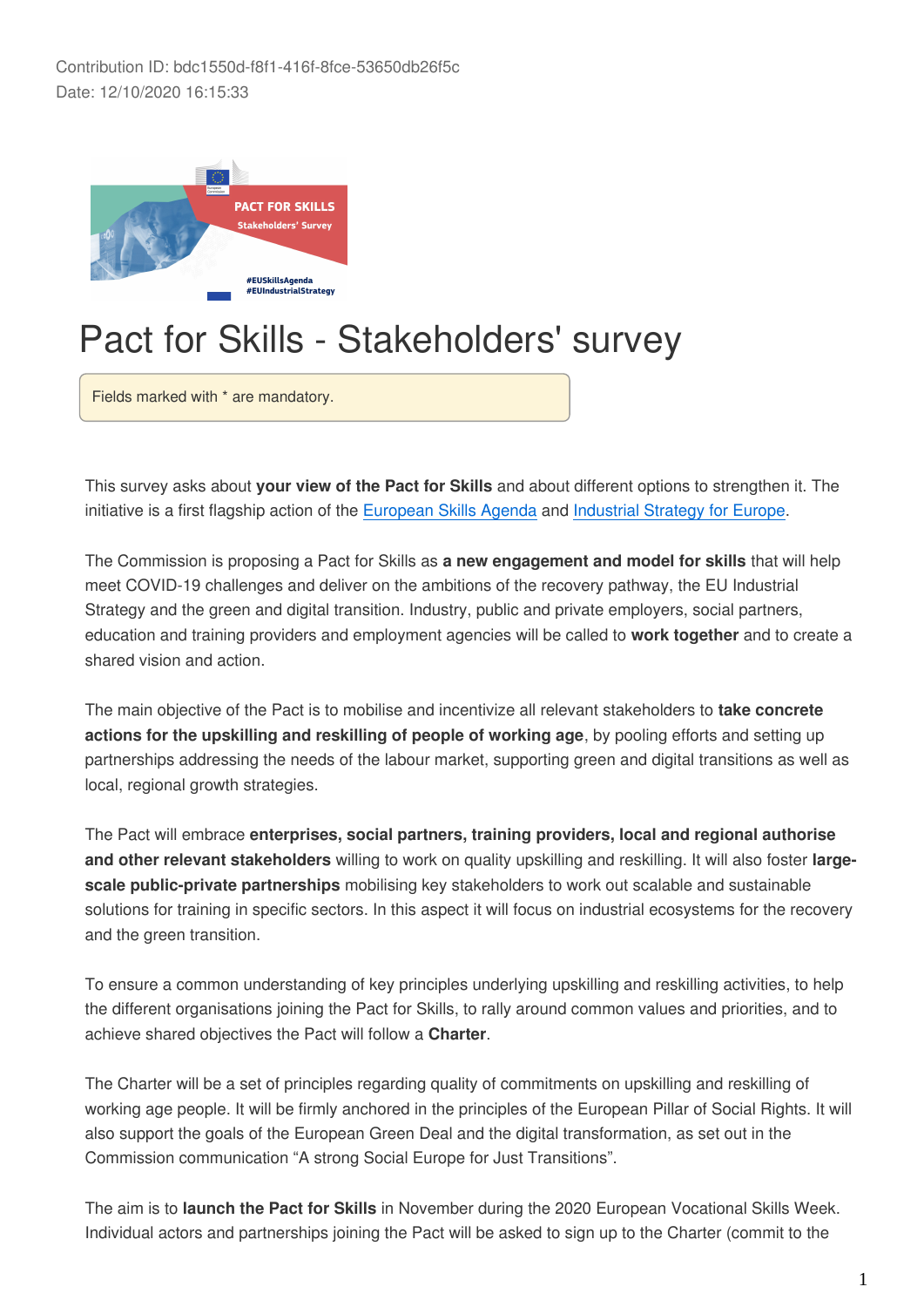principles defined in the Charter).

This questionnaire will take about 10-15 minutes to complete. The answers you provide will assist the European Commission to develop the Pact for Skills, and its Charter, and strengthen the support for upskilling and reskilling for all people of working age.

#### **Thank you for your interest!**

# **Introduction**

Here you can find a factsheet on the Pact for Skills (European Commission proposal).

Pact\_for\_Skills\_v3.pdf

## About you

#### 1. I am giving my contribution as: **\***

- Large employer (more than 250 employees)
- Micro, small or medium employer (up to 249 employees)
- Public authority (local, regional or national)
- **Private or public employment services**
- Trade union (social partner)
- Employer's organisation (social partner)
- C Chamber of commerce, trade and crafts
- **Sectoral organisation**
- **Training provider**
- Representative of an industrial cluster (member of a groups of specialised enterprises, often SMEs, and other related supporting actors in a location that cooperate closely)
- **C** Researcher
- $\bullet$  Other

#### Please specify:

Small employer, and also representative for an association partnership of public agencies across EU

2. Country of origin: **\***

| BE - Belgium           |             |                                   |                     |
|------------------------|-------------|-----------------------------------|---------------------|
| Ecosystem you work in: |             |                                   |                     |
| Aerospace and Defence  | Digital     | Mobility-Transport-<br>Automotive | <b>Textile</b><br>S |
| Agri-Food              | Electronics | Proximity and Social<br>Economy   | Touris<br>m         |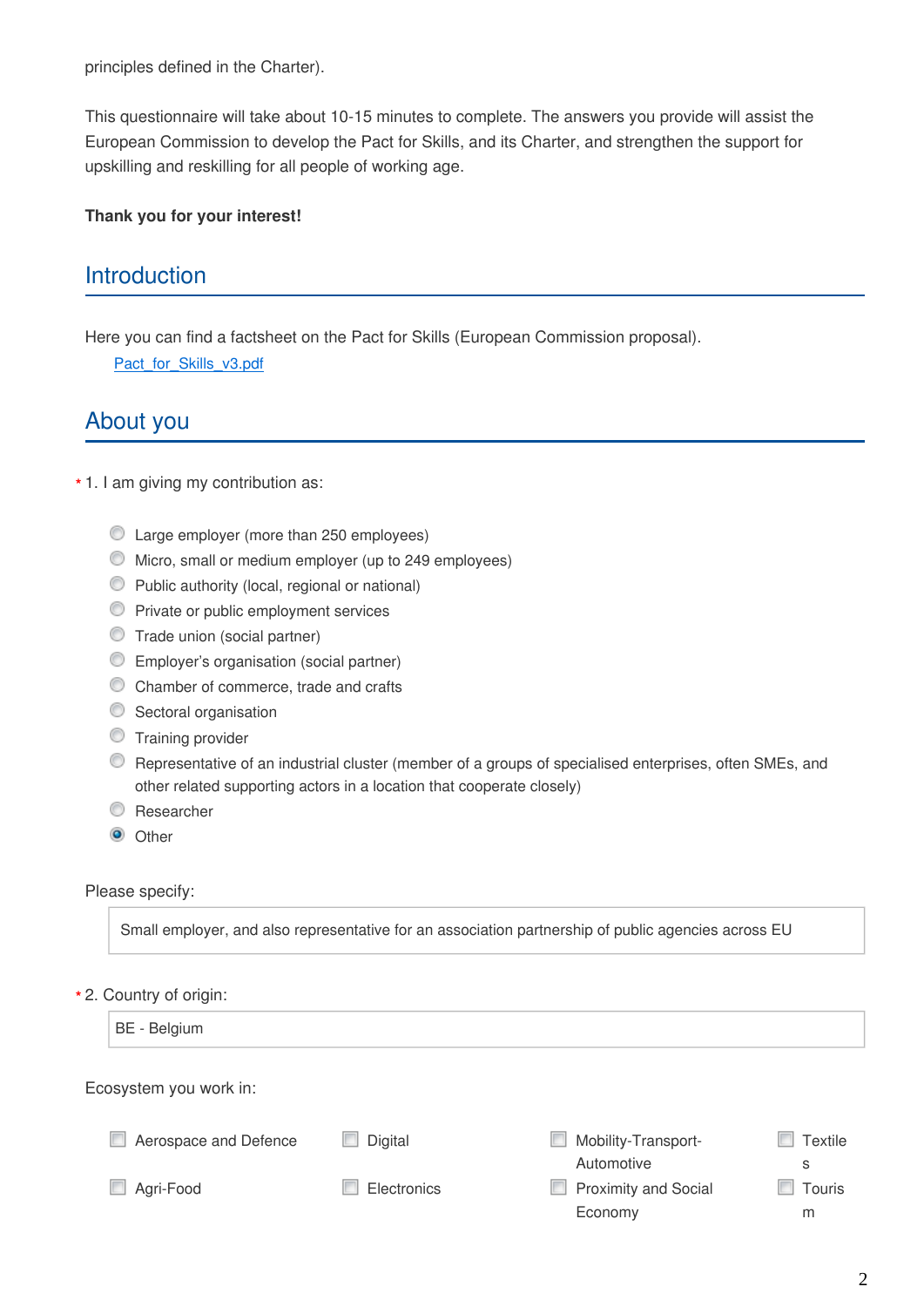| Construction                                                   | Energy-Intensive<br>Industries | Renewable Energy | N/A |
|----------------------------------------------------------------|--------------------------------|------------------|-----|
| Creative and cultural<br>Industries                            | Health<br>v                    | Retail           |     |
| * 3. Name and surname/Organisation<br>100 character(s) maximum |                                |                  |     |
| EuroHealthNet                                                  |                                |                  |     |
| * 4. Email                                                     |                                |                  |     |
| c.needle@eurohealthnet.eu                                      |                                |                  |     |

#### $\blacksquare$  I accept the [privacy statement.](https://ec.europa.eu/social/vocational-skills-week/privacy-statement)

# Pact for Skills

#### **Q1.**

The Pact for Skills aims to mobilise and incentivise all relevant stakeholders to take concrete commitments for the upskilling and reskilling of people of working age, and, when relevant, pool efforts thanks to partnerships.

Is this objective:

#### $\bullet$  too ambitious

<sup>o</sup> about right

 $\bullet$  not ambitious enough

#### **Q2.**

All stakeholders joining the Pact will be asked to sign up to a Charter (set of principles ensuring quality upskilling and reskilling). The Charter should be firmly anchored in the principles of the [European Pillar of](https://ec.europa.eu/commission/priorities/deeper-and-fairer-economic-and-monetary-union/european-pillar-social-rights/european-pillar-social-rights-20-principles_en)  [Social Rights](https://ec.europa.eu/commission/priorities/deeper-and-fairer-economic-and-monetary-union/european-pillar-social-rights/european-pillar-social-rights-20-principles_en). It should also support the goals of the [European Green Deal](https://ec.europa.eu/info/strategy/priorities-2019-2024/european-green-deal_en) and the [digital transformation](https://ec.europa.eu/digital-single-market/en), as set out in the Commission communication "[A strong Social Europe for Just Transitions"](https://eur-lex.europa.eu/legal-content/EN/TXT/?uri=CELEX:52020DC0014&qid=1580400520904).

How important, in your opinion, are these principles in supporting the upskilling and reskilling of the EU's people of working age?

| Promoting a culture of lifelong<br>learning for all, which could be<br>described as follow: | Very<br>important | Important | Neutral | Less<br>important | <b>Not</b><br>important<br>at all |
|---------------------------------------------------------------------------------------------|-------------------|-----------|---------|-------------------|-----------------------------------|
| Skills of every employee are<br>considered essential for the success of<br>an organisation. | ۰                 | ⊙         |         | Œ                 |                                   |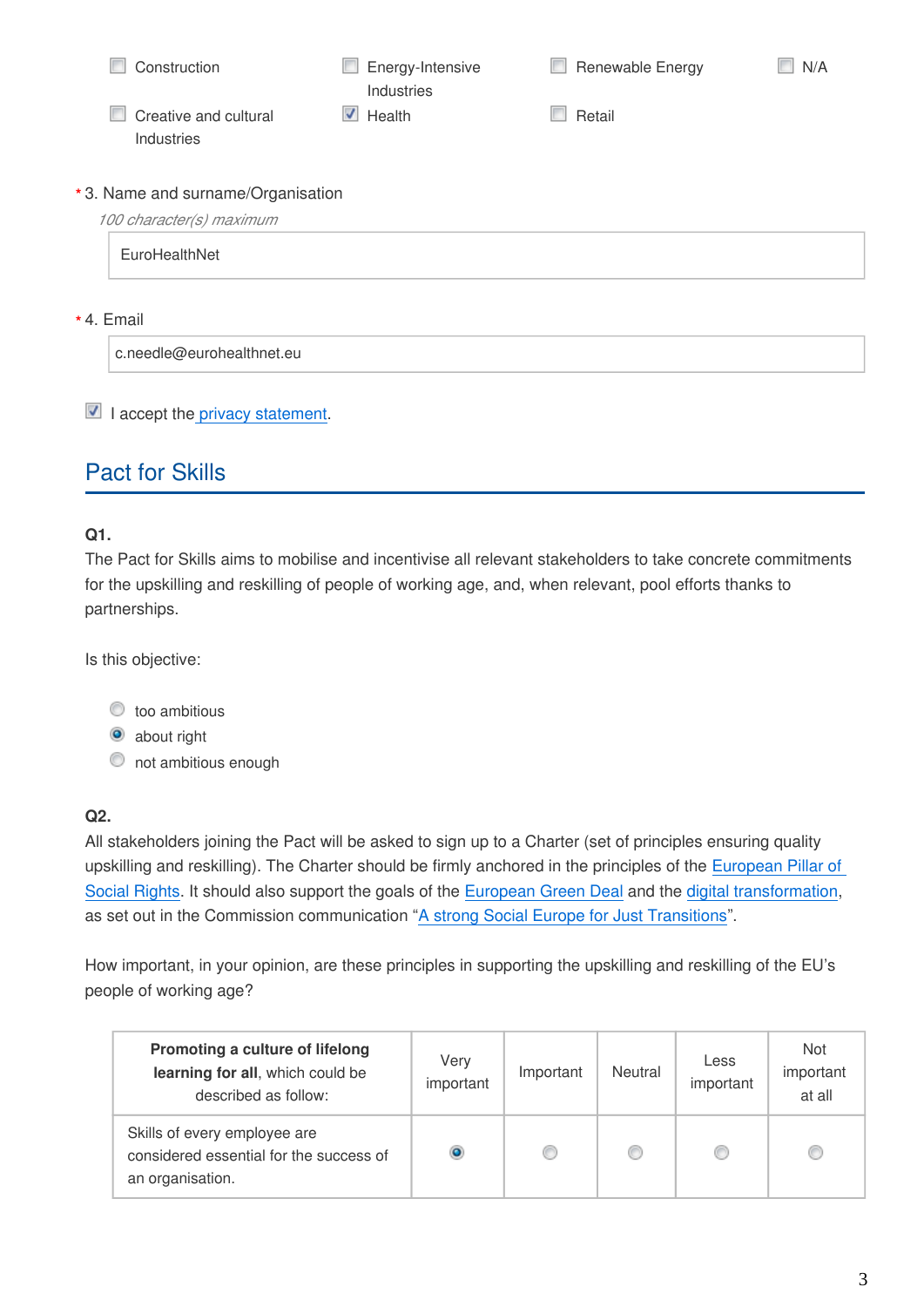| Every employee is aware of the value<br>of skills and benefits of upskilling and<br>reskilling and is motivated and<br>incentivised to improve constantly<br>knowledge and skills.    | $\bullet$ |  |  |
|---------------------------------------------------------------------------------------------------------------------------------------------------------------------------------------|-----------|--|--|
| The upskilling and reskilling scheme is<br>developed for and with employees and<br>is supported from all management<br>levels.                                                        | $\bullet$ |  |  |
| The upskilling and reskilling scheme<br>includes guidance and career<br>development support for all employees<br>and is supported by adequate and<br>sustainable financial resources. |           |  |  |
| The upskilling and reskilling scheme is<br>subject to a regular quality assessment.                                                                                                   | $\bullet$ |  |  |
| A special attention is put on upskilling<br>and reskilling of older workers and<br>adults struggling with basic skills.                                                               |           |  |  |

| <b>Building strong skills partnerships</b><br>with relevant stakeholders, which<br>could be described as follow:                                                                                                                                                           | Very<br>important | Important | Neutral | Less<br>important | <b>Not</b><br>important<br>at all |
|----------------------------------------------------------------------------------------------------------------------------------------------------------------------------------------------------------------------------------------------------------------------------|-------------------|-----------|---------|-------------------|-----------------------------------|
| The upskilling and reskilling scheme is<br>developed and managed with a wide<br>range of stakeholders, including<br>training providers, public authorities,<br>researchers, public or private<br>employment services, social partners<br>and other sectoral organisations. | $\bullet$         | $\circ$   | ◎       |                   | O                                 |

.

.

| Monitoring skills supply/demand<br>and anticipating skills needs, which<br>could be described as follow:                                          | Very<br>important | Important | Neutral | Less<br>important | <b>Not</b><br>important<br>at all |
|---------------------------------------------------------------------------------------------------------------------------------------------------|-------------------|-----------|---------|-------------------|-----------------------------------|
| Skills demand and supply of skills are<br>regularly monitored and the skills<br>needs are clearly communicated to<br>individuals.                 | ۰                 |           |         | €                 |                                   |
| Skills anticipation takes into account<br>the need to support the digital and<br>green transitions and the<br>consequences of demographic change. | ۰                 |           |         | €                 |                                   |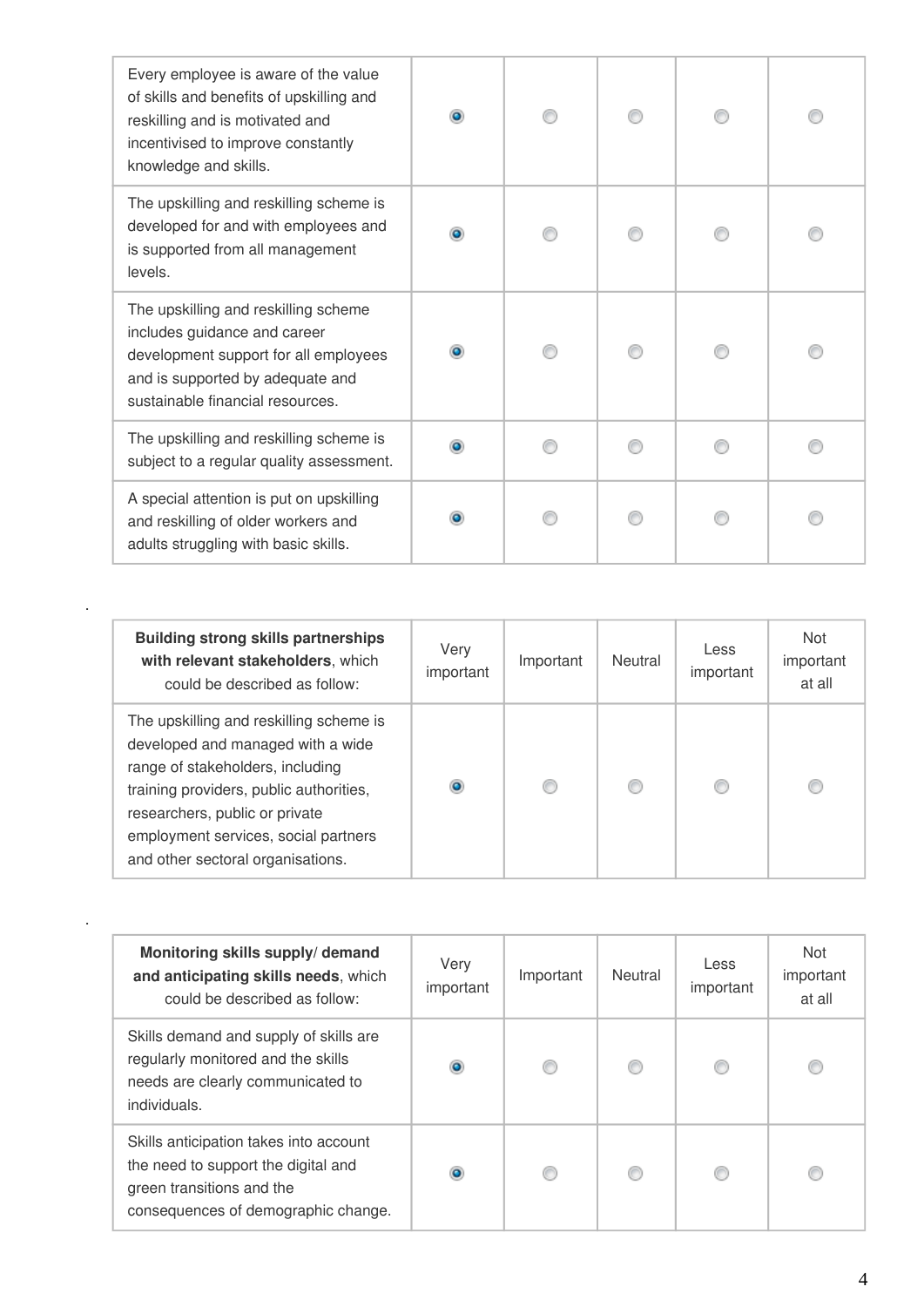| If relevant, monitoring is based on<br>existing tools and measures in order to<br>support anticipation of skills needs. |  |  |  |
|-------------------------------------------------------------------------------------------------------------------------|--|--|--|
| Upskilling and reskilling offer is built on<br>the identified skills needs.                                             |  |  |  |

| Working against discrimination and<br>for gender equality and equal<br>opportunities, which could be<br>described as follow:                                                                                                             | Very<br>important | Important | Neutral | Less<br>important | Not<br>important<br>at all |
|------------------------------------------------------------------------------------------------------------------------------------------------------------------------------------------------------------------------------------------|-------------------|-----------|---------|-------------------|----------------------------|
| Everyone, regardless of age, gender,<br>ethic origin, religion or background<br>have access to high quality upskilling<br>/reskilling opportunities.                                                                                     | ۰                 |           |         |                   |                            |
| The upskilling and reskilling offer is<br>designed in line with the needs and<br>capacities of individuals and, when<br>possible, relevant tools (including<br>digital tools) are used to enable access<br>to disadvantaged individuals. | $\bullet$         |           |         |                   |                            |
| Everyone is offered validation and<br>recognition of acquired skills.                                                                                                                                                                    |                   |           |         |                   |                            |

## **Q3.**

.

Do the above-mentioned principles cover all important aspect regarding quality upskilling and reskilling? If no, please indicate what is missing.

*1000 character(s) maximum*

Skills anticipation should also include equity and wellbeing needs, including health literacy and preparedness

## **Q4.**

Joining the Pact will mean that an organisation or a partnership signs up to the Charter and that it will follow the key principles in all undertaken upskilling and reskilling activities/actions. In order to support organisations/partnerships in their efforts, the European Commission will offer a number of support services to the signatories of the Pact.

Which of these services would be the most useful for your organisation/partnership?

|  | Very<br>useful | Useful | Neutral | Less<br>useful | Not<br>useful<br>at all |
|--|----------------|--------|---------|----------------|-------------------------|
|--|----------------|--------|---------|----------------|-------------------------|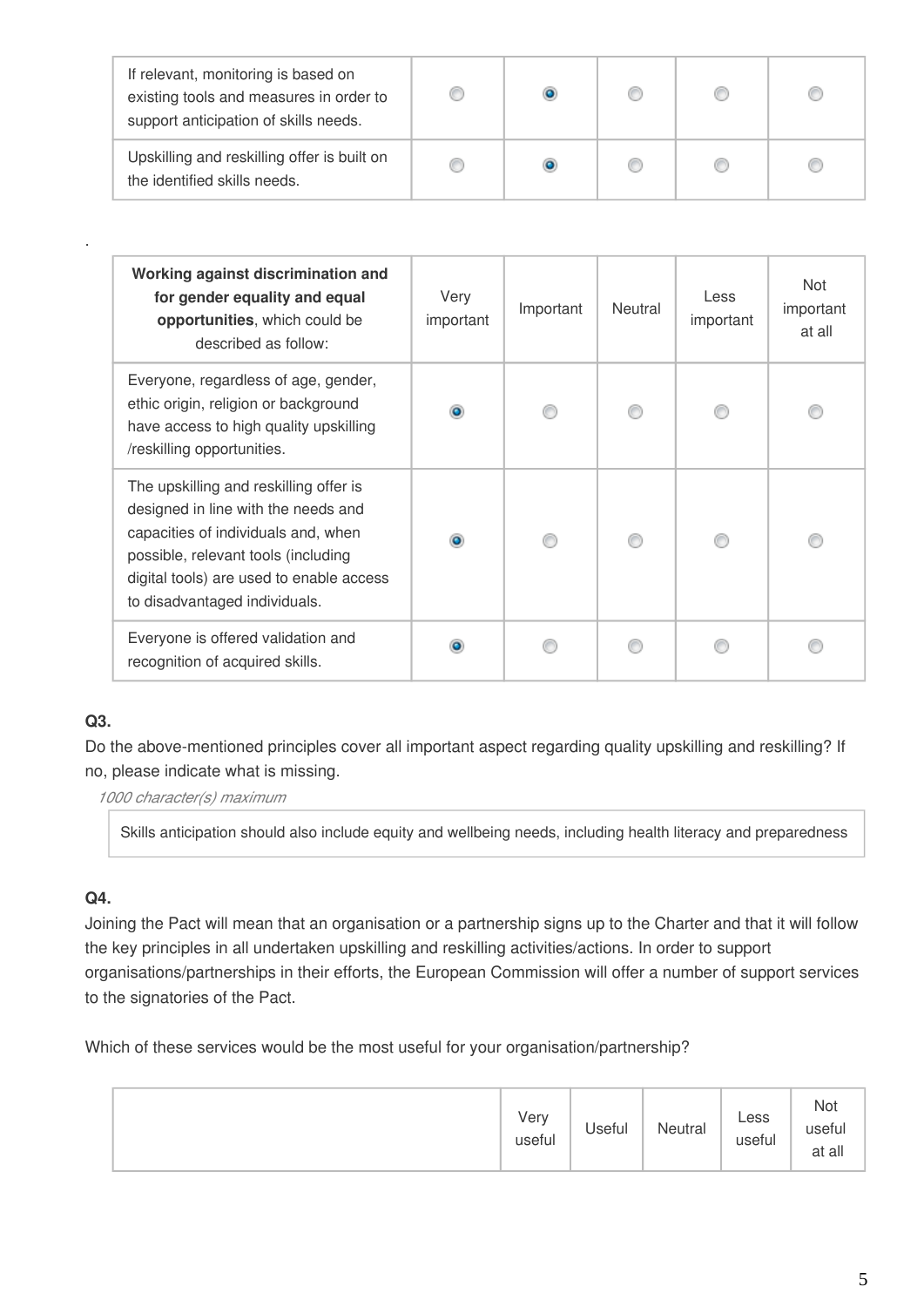| Free access to a networking hub, which would<br>provide: - support in finding partners and first<br>meetings of a upskilling/reskilling partnership (if<br>relevant) - links with existing EU tools e.g. Europass,<br>Skills Panorama - access to your peers to exchange<br>experience                      |  |  |  |
|-------------------------------------------------------------------------------------------------------------------------------------------------------------------------------------------------------------------------------------------------------------------------------------------------------------|--|--|--|
| Free access to a knowledge hub, which would<br>provide: - webinars, seminars, peer learning<br>activities - updates on the EU policies and<br>instruments - information on projects, tools,<br>instruments and best practices                                                                               |  |  |  |
| Free access to guidance & resources hub, which<br>would provide: - access to clear and detailed<br>information on relevant EU funding - guidance to<br>identify financial possibilities - faciliation of exchange<br>between the Pact and national/ regional authorities<br>regarding funding possibilities |  |  |  |
| Promotion of upskilling and reskilling activities of<br>your organisation/partnership                                                                                                                                                                                                                       |  |  |  |
| Presenting your organisation/partnership as<br>credible business leader committed to develop<br>human capital through affiliation with the Pact                                                                                                                                                             |  |  |  |

#### **Q5.**

Are there other services that your organisation/partnership would expect when joining the Pact for Skills? If yes, please indicate what kind of services.

#### *1000 character(s) maximum*

Support and guidance for working effectively to build skills across sectors as well as within relevant sectors, for example health improvement and social care, as part of green or digital transitions. Connectivity with the SDG targets will be helpful. Integrated approaches at international, national, regional and local levels. Strong engagements with and partnerships for civil society bodies and organisations, for planning and capacity building as well as delivery.

## **Q6.**

Should organisations/partnerships joining the Pact for Skills be obliged to describe their upskilling and reskilling commitments (schemes) with key performance indicators?



How relevant for the Pact for Skills are the following indicators?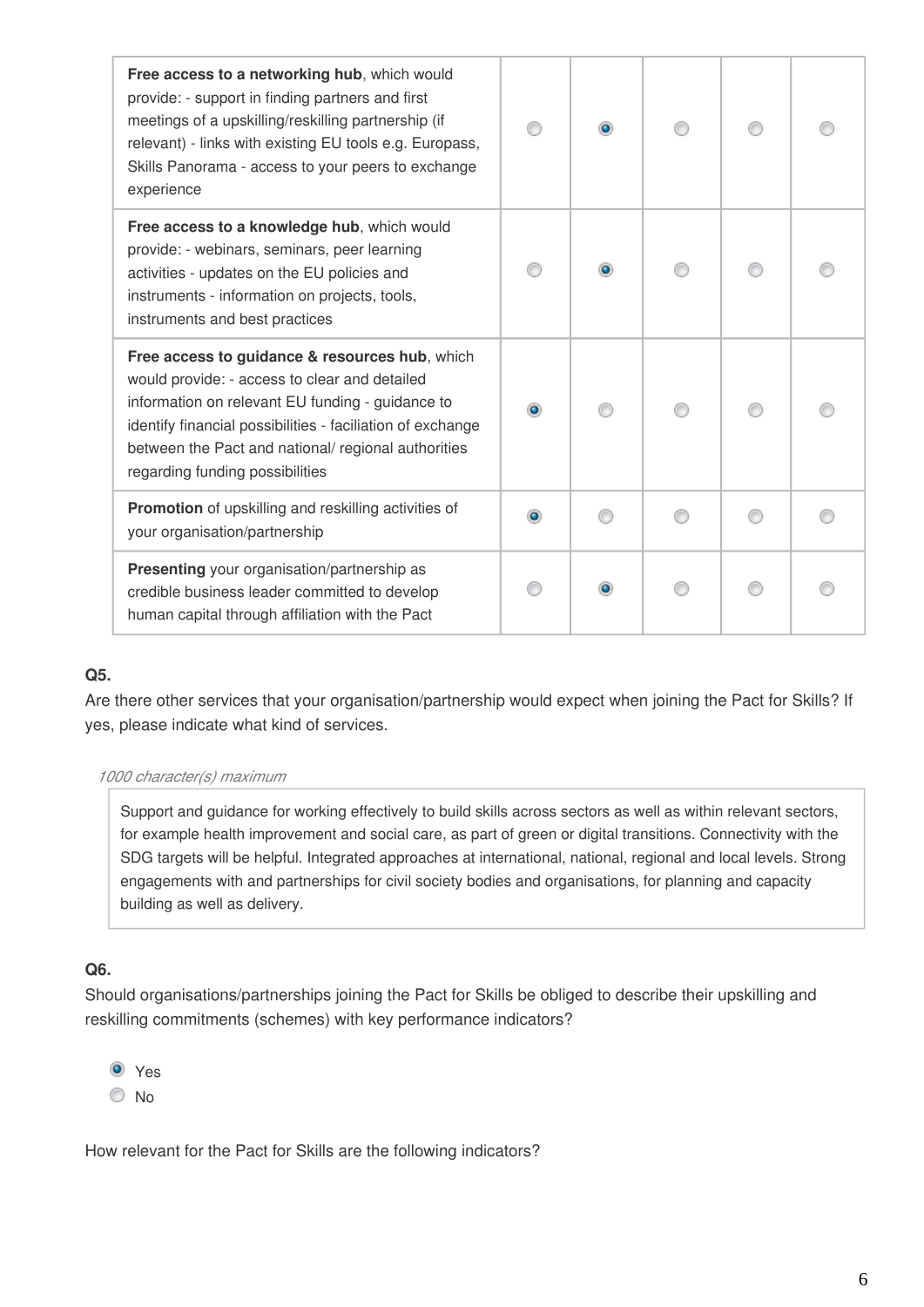|                                                                                                                    | Very<br>relevant | Neutral   | <b>Not</b><br>relevant |
|--------------------------------------------------------------------------------------------------------------------|------------------|-----------|------------------------|
| Investment in upskilling and reskilling opportunities (defined in EUR or<br>percentage of annual turnover/revenue) | C                | $\bullet$ |                        |
| Share of individuals benefiting from upskilling/reskilling opportunities                                           | $\bullet$        | C         | O                      |
| Share of SMEs involved in the upskilling/reskilling scheme                                                         | $\bullet$        | O         |                        |
| Share of regions covered by the upskilling/reskilling schemes                                                      | $\bullet$        | O         |                        |

## **Q7.**

What support would you be willing to offer regarding upskilling and reskilling of people of working age?

- $\blacksquare$  help to identify skills needs in the value chain
- open training facilities
- develop inter-company training centres and give access to companies and individuals
- share HR tools/practices
- **d** develop a coaching/mentoring programmes or job shadowing initiatives
- $\nabla$  promote the benefits of upskilling and reskilling
- $\nabla$  provide quidance/counselling services
- $\Box$  invest financial resources
- $\Box$  other

## **Q8.**

Are there any other important issues you would like to mention?

#### *1000 character(s) maximum*

EuroHealthNet has already commissioned a Foresight consultation of partners to help anticipate needs in the COVID-19 Recovery context (which is vital for our frontline partners) and to update our Strategic Development Plan from 2021 towards EU and UN milestones such as the next MFF period and the UN SDGs. This will include people and skills planning for EuroHealthNet, to build capacities of partner agencies, and to develop and promote tools, training, learning and literacy throughout life for our stakeholders of policymakers, professionals and public.

## **Q9.**

Are there any activities/initiatives you are already implementing regarding upskilling and reskilling of adult age people that you would like to share with us and could be part of the Pact?

*1000 character(s) maximum*